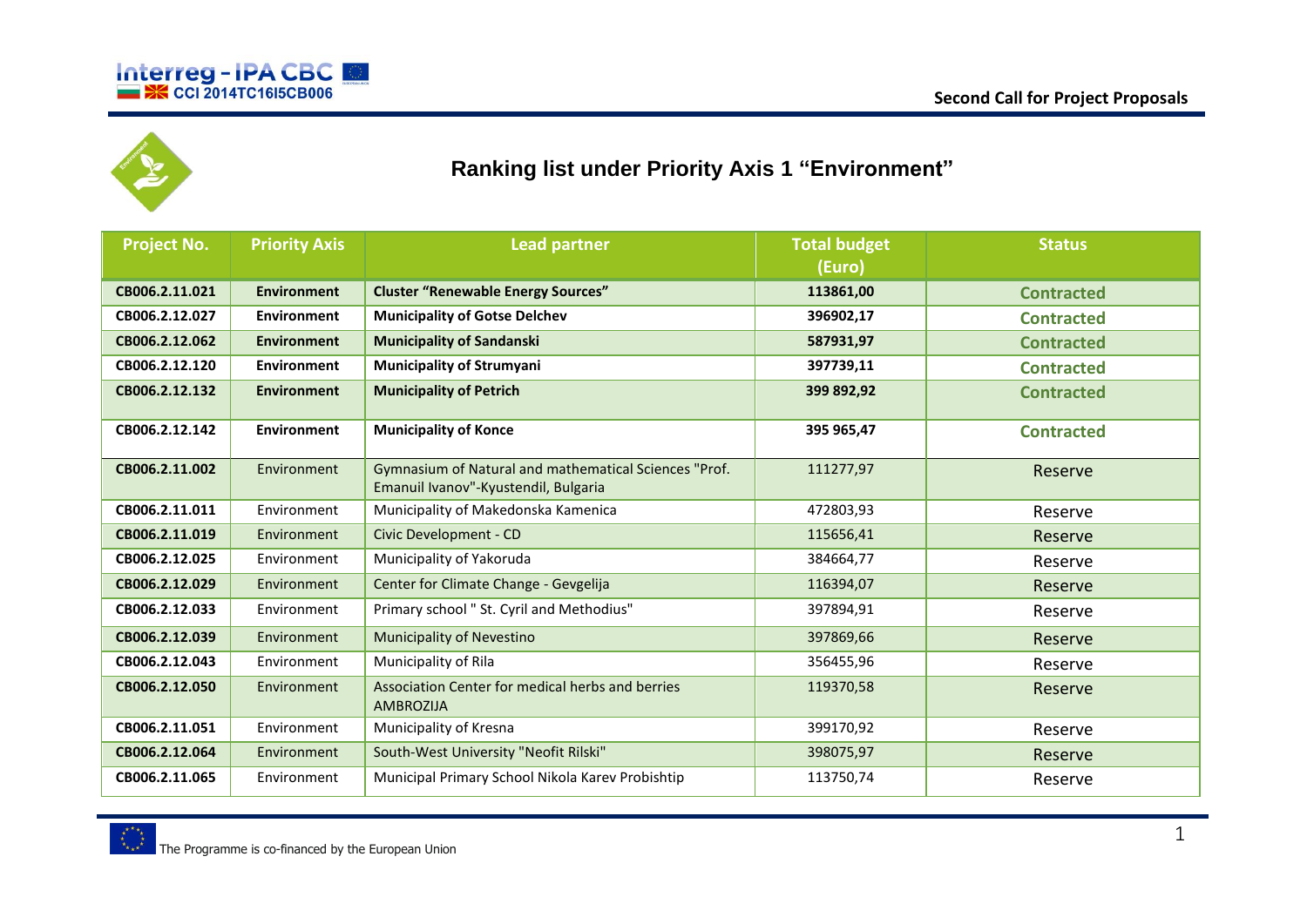

## **Second Call for Project Proposals**

| CB006.2.12.067 | Environment | Municipality of Shtip                                  | 393137,05 | Reserve  |
|----------------|-------------|--------------------------------------------------------|-----------|----------|
| CB006.2.12.085 | Environment | Foundation "12th Chair"                                | 119283,43 | Reserve  |
| CB006.2.12.086 | Environment | <b>Association Eco Nevrokop</b>                        | 86162,77  | Reserve  |
| CB006.2.11.090 | Environment | Daily Care Nursery "Cdg Slance"                        | 399910,54 | Reserve  |
| CB006.2.11.092 | Environment | <b>Associations INVENTIVNOST Radovish</b>              | 119798,25 | Reserve  |
| CB006.2.11.096 | Environment | <b>Industrial Association Sandanski</b>                | 95375,64  | Reserve  |
| CB006.2.12.097 | Environment | <b>Municiplity of Razlog</b>                           | 397693,61 | Reserve  |
| CB006.2.12.098 | Environment | 8th Arseni Kostentzev School                           | 119329,34 | Reserve  |
| CB006.2.12.099 | Environment | <b>Sustainable Development Association</b>             | 119981,93 | Reserve  |
| CB006.2.12.100 | Environment | <b>Garmen Municipality</b>                             | 375722,40 | Reserve  |
| CB006.2.11.103 | Environment | Local Economic Development Agency -LEDA, Razlog        | 108839,31 | Reserve  |
| CB006.2.12.104 | Environment | <b>Bobov Dol Municipality</b>                          | 399765,35 | Reserve  |
| CB006.2.12.105 | Environment | <b>Municipality of Karbinci</b>                        | 358877,36 | Reserve  |
| CB006.2.12.106 | Environment | Regional Forestry Directorate Kyustendil               | 119767,56 | Reserve  |
| CB006.2.12.117 | Environment | <b>Municipality of Berovo</b>                          | 398834,52 | Reserve  |
| CB006.2.12.122 | Environment | Association of South Western Municipalities            | 399415,30 | Reserve  |
| CB006.2.11.137 | Environment | <b>National Agricultural Advisory Service</b>          | 107812,55 | Reserve  |
| CB006.2.11.147 | Environment | Municipality of Bosilovo                               | 399655,26 | Reserve  |
| CB006.2.11.158 | Environment | Foundation "Economics and law"                         | 98162,60  | Reserve  |
| CB006.2.12.015 | Environment | Association "Mountaineering and Ecology Club Edelvajs" | 119479,65 | Rejected |
| CB006.2.12.047 | Environment | Municipality of Staro Nagorichane                      | 118763,98 | Rejected |
| CB006.2.12.060 | Environment | Association of women entrepreneurs Unikum-kos          | 119995,22 | Rejected |